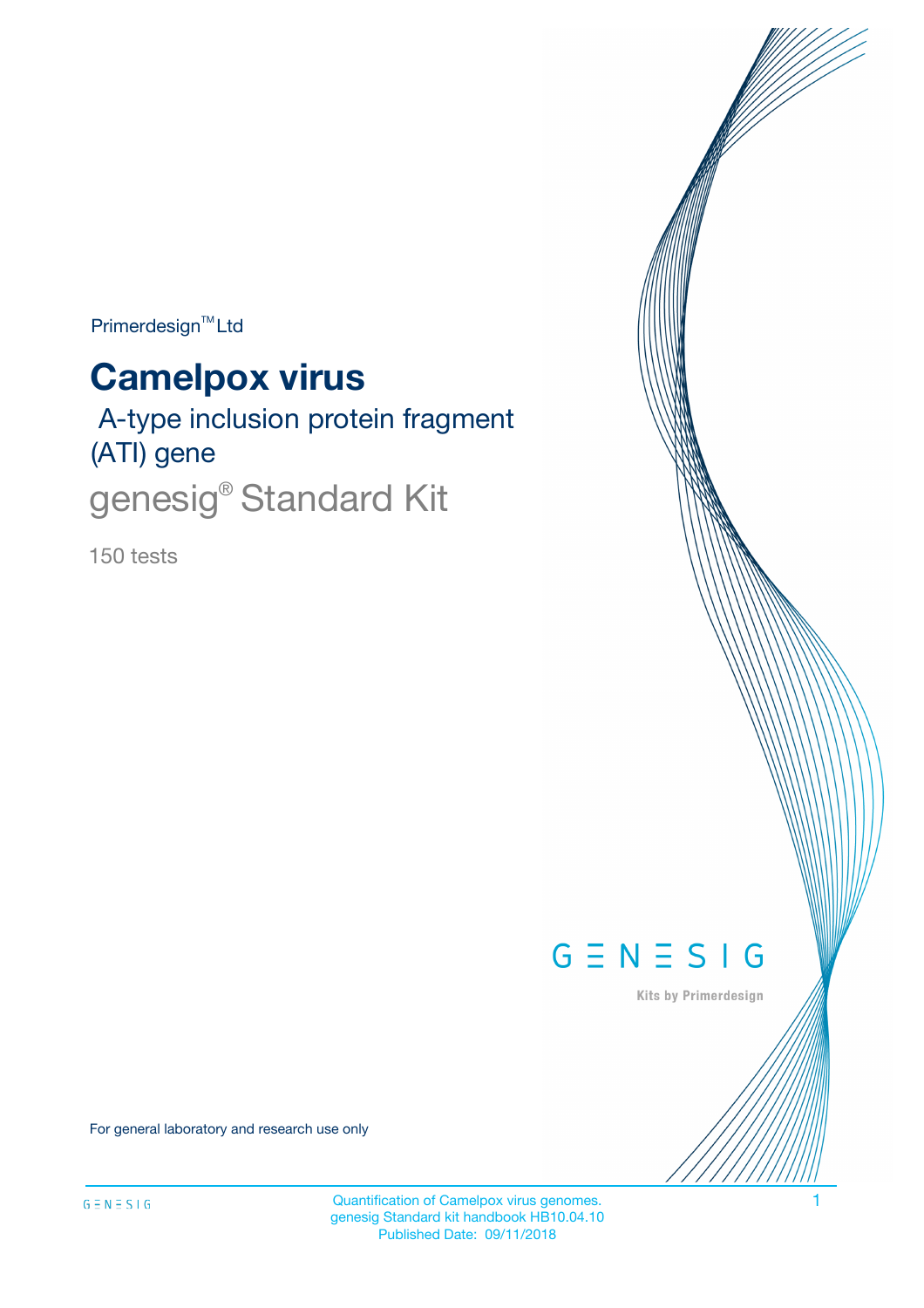### Introduction to Camelpox virus

Camelpox is a disease of camels caused by a virus of the family Poxviridae. The virus is closely related to the Vaccinia virus that causes Smallpox and is part of the Orthopoxvirus genus. It causes skin lesions and a generalized infection. Approximately 25% of young camels that become infected will die from the disease, while infection in older camels is generally milder. The infection may also spread to the hands of those that work closely with camels in rare cases. It is a brick-shaped, enveloped virus that ranges in size from 265-295 nm. The double-stranded, linear DNA genome consists of approximately 202,000 tightly packed base pairs encased in a viral core with the replication enzymes believed to be held in lateral bodies outside the core.

The virus can be transmitted via direct contact where a camel becomes infected via contact with an infected camel. This is transmission method is also suspected of being the transmission route to humans as most of the human cases presented symptoms on their hands and fingers. The virus can also be transmitted via indirect contact where a camel may become infected after coming into contact with milk, saliva, ocular and nasal secretions from infected camels. The virus has the ability to remain virulent for up to 4 months without a host. The virus may also be transmitted by an insect vector, in particular camel ticks (Hyalomma dromedarii). Upon infection, the virus attaches to the host cell and injects the core into the host cell cytoplasm. The virus uses its DNA polymerase to transcribe its genes after which the viral core dissolves. The structural proteins are then produced and assembled and the virus is released either by lysis or budding.

The incubation period is between 3-15 days and can be classified as either acute, which mainly occur in camels under the age of 3 years or generalized, which affects older camels. General infections are characterized by skin papules developing into pustules starting on the head and neck which then spread to the rest of the body and becoming concentrated on the limbs and genitalia. Fever and swollen lymph nodes are also symptoms. In acute infections, in addition to the above symptoms, internal lesions occur along the lining of the mouth, respiratory and digestive tracts. Loss of appetite and diarrhea are also symptoms of an acute infection. It is estimated that 25% of young camels die from camelpox infections.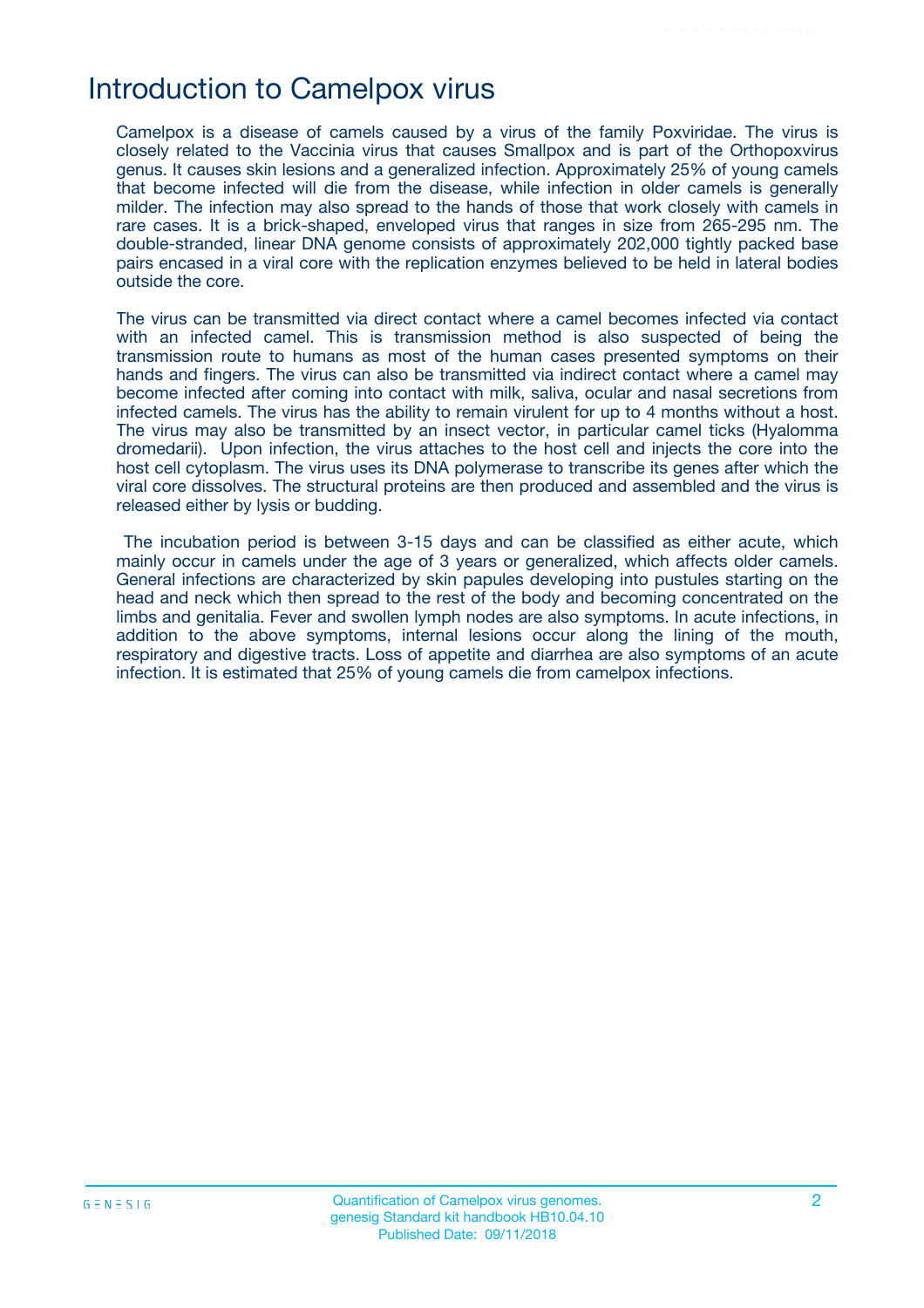The Primerdesign genesig Kit for Camelpox virus (Camelpox) genomes is designed for the in vitro quantification of Camelpox genomes. The kit is designed to have a broad detection profile. Specifically, the primers represent 100% homology with over 95% of the NCBI database reference sequences available at the time of design.

The dynamics of genetic variation means that new sequence information may become available after the initial design. Primerdesign periodically reviews the detection profiles of our kits and when required releases new versions.

If you require further information, or have a specific question about the detection profile of this kit then please send an e.mail to enquiry@primerdesign.co.uk and our bioinformatics team will answer your question.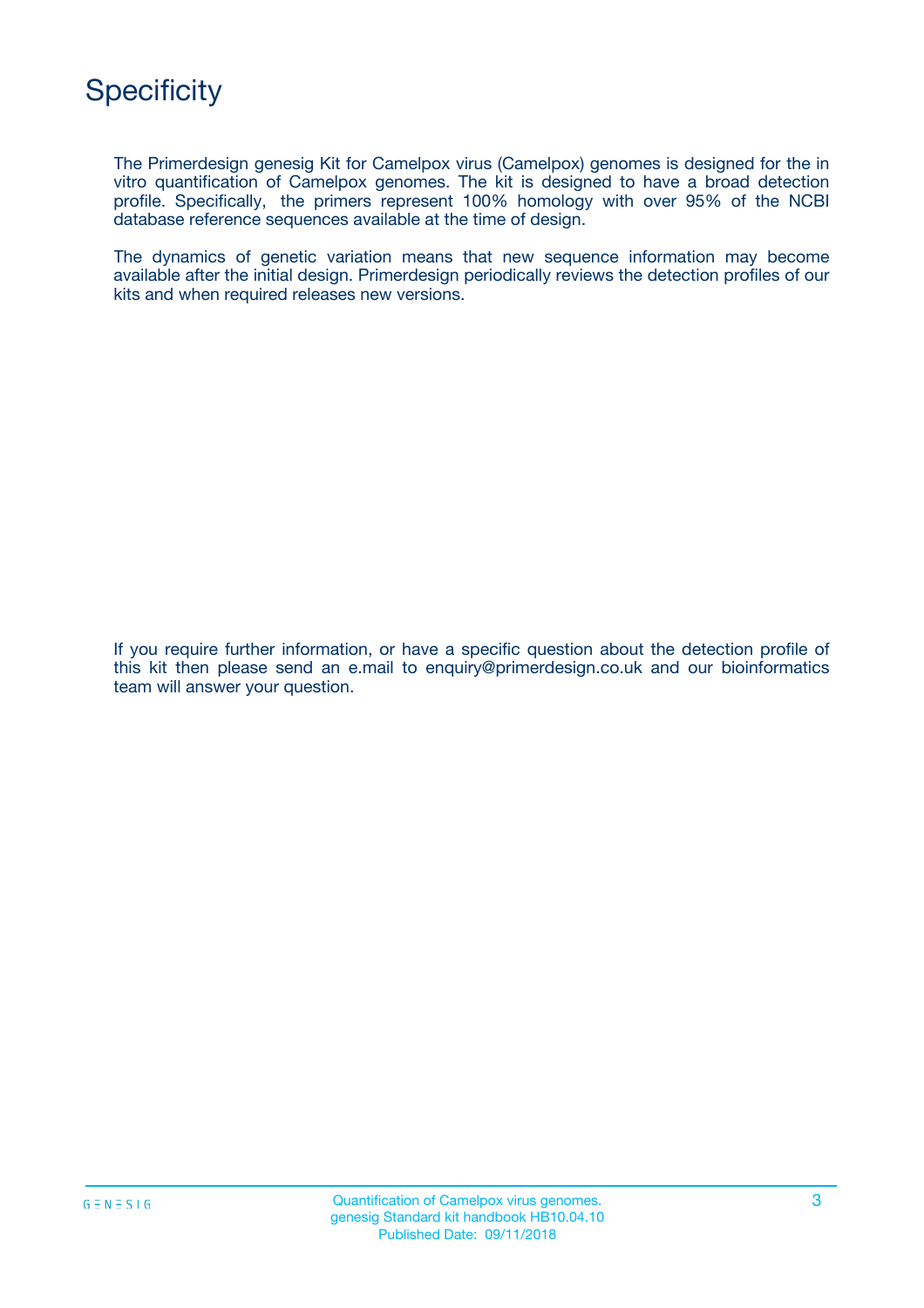# Kit contents

- **Camelpox specific primer/probe mix (150 reactions BROWN)** FAM labelled
- **Camelpox positive control template (for Standard curve RED)**
- **RNase/DNase free water (WHITE)** for resuspension of primer/probe mixes
- **Template preparation buffer (YELLOW)** for resuspension of positive control template and standard curve preparation

# Reagents and equipment to be supplied by the user

#### **Real-time PCR Instrument**

#### **Extraction kit**

This kit is recommended for use with genesig Easy DNA/RNA extraction kit. However, it is designed to work well with all processes that yield high quality RNA and DNA with minimal PCR inhibitors.

#### **oasig**TM **lyophilised or Precision**®**PLUS 2X qPCR Master Mix**

This kit is intended for use with oasig or PrecisionPLUS2X qPCR Master Mix.

**Pipettors and Tips**

**Vortex and centrifuge**

**Thin walled 1.5 ml PCR reaction tubes**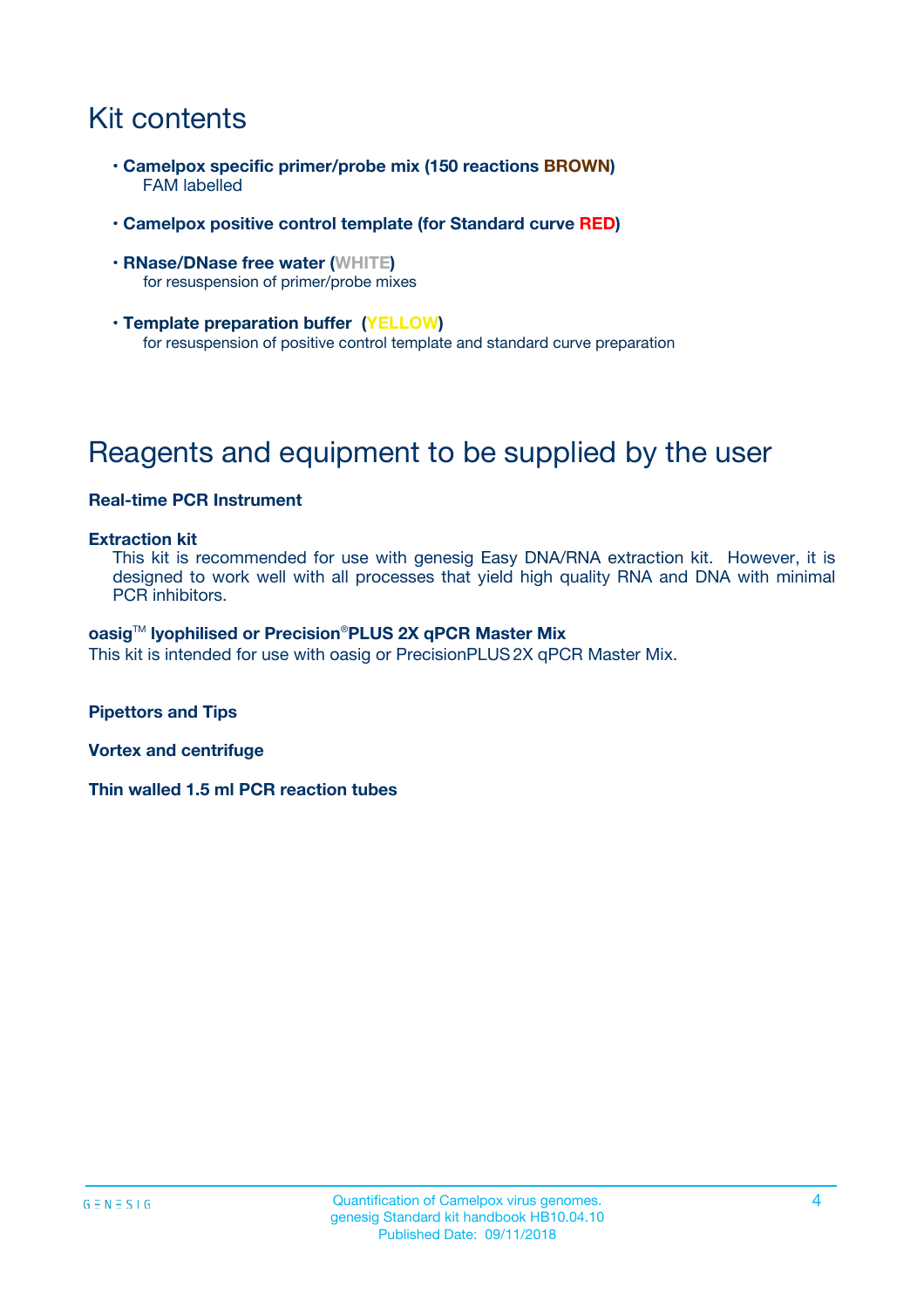### Kit storage and stability

This kit is stable at room temperature but should be stored at -20ºC on arrival. Once the lyophilised components have been resuspended they should not be exposed to temperatures above -20°C for longer than 30 minutes at a time and unnecessary repeated freeze/thawing should be avoided. The kit is stable for six months from the date of resuspension under these circumstances.

If a standard curve dilution series is prepared this can be stored frozen for an extended period. If you see any degradation in this serial dilution a fresh standard curve can be prepared from the positive control.

Primerdesign does not recommend using the kit after the expiry date stated on the pack.

### Suitable sample material

All kinds of sample material suited for PCR amplification can be used. Please ensure the samples are suitable in terms of purity, concentration, and DNA integrity. Always run at least one negative control with the samples. To prepare a negative-control, replace the template DNA sample with RNase/DNase free water.

### Dynamic range of test

Under optimal PCR conditions genesig Camelpox detection kits have very high priming efficiencies of >95% and can detect less than 100 copies of target template.

### Notices and disclaimers

This product is developed, designed and sold for research purposes only. It is not intended for human diagnostic or drug purposes or to be administered to humans unless clearly expressed for that purpose by the Food and Drug Administration in the USA or the appropriate regulatory authorities in the country of use. During the warranty period Primerdesign genesig detection kits allow precise and reproducible data recovery combined with excellent sensitivity. For data obtained by violation to the general GLP guidelines and the manufacturer's recommendations the right to claim under guarantee is expired. PCR is a proprietary technology covered by several US and foreign patents. These patents are owned by Roche Molecular Systems Inc. and have been sub-licensed by PE Corporation in certain fields. Depending on your specific application you may need a license from Roche or PE to practice PCR. Additional information on purchasing licenses to practice the PCR process may be obtained by contacting the Director of Licensing at Roche Molecular Systems, 1145 Atlantic Avenue, Alameda, CA 94501 or Applied Biosystems business group of the Applera Corporation, 850 Lincoln Centre Drive, Foster City, CA 94404. In addition, the 5' nuclease assay and other homogeneous amplification methods used in connection with the PCR process may be covered by U.S. Patents 5,210,015 and 5,487,972, owned by Roche Molecular Systems, Inc, and by U.S. Patent 5,538,848, owned by The Perkin-Elmer Corporation.

### Trademarks

Primerdesign™ is a trademark of Primerdesign Ltd.

genesig $^\circledR$  is a registered trademark of Primerdesign Ltd.

The PCR process is covered by US Patents 4,683,195, and 4,683,202 and foreign equivalents owned by Hoffmann-La Roche AG. BI, ABI PRISM® GeneAmp® and MicroAmp® are registered trademarks of the Applera Genomics (Applied Biosystems Corporation). BIOMEK® is a registered trademark of Beckman Instruments, Inc.; iCycler™ is a registered trademark of Bio-Rad Laboratories, Rotor-Gene is a trademark of Corbett Research. LightCycler™ is a registered trademark of the Idaho Technology Inc. GeneAmp®, TaqMan® and AmpliTaqGold® are registered trademarks of Roche Molecular Systems, Inc., The purchase of the Primerdesign reagents cannot be construed as an authorization or implicit license to practice PCR under any patents held by Hoffmann-LaRoche Inc.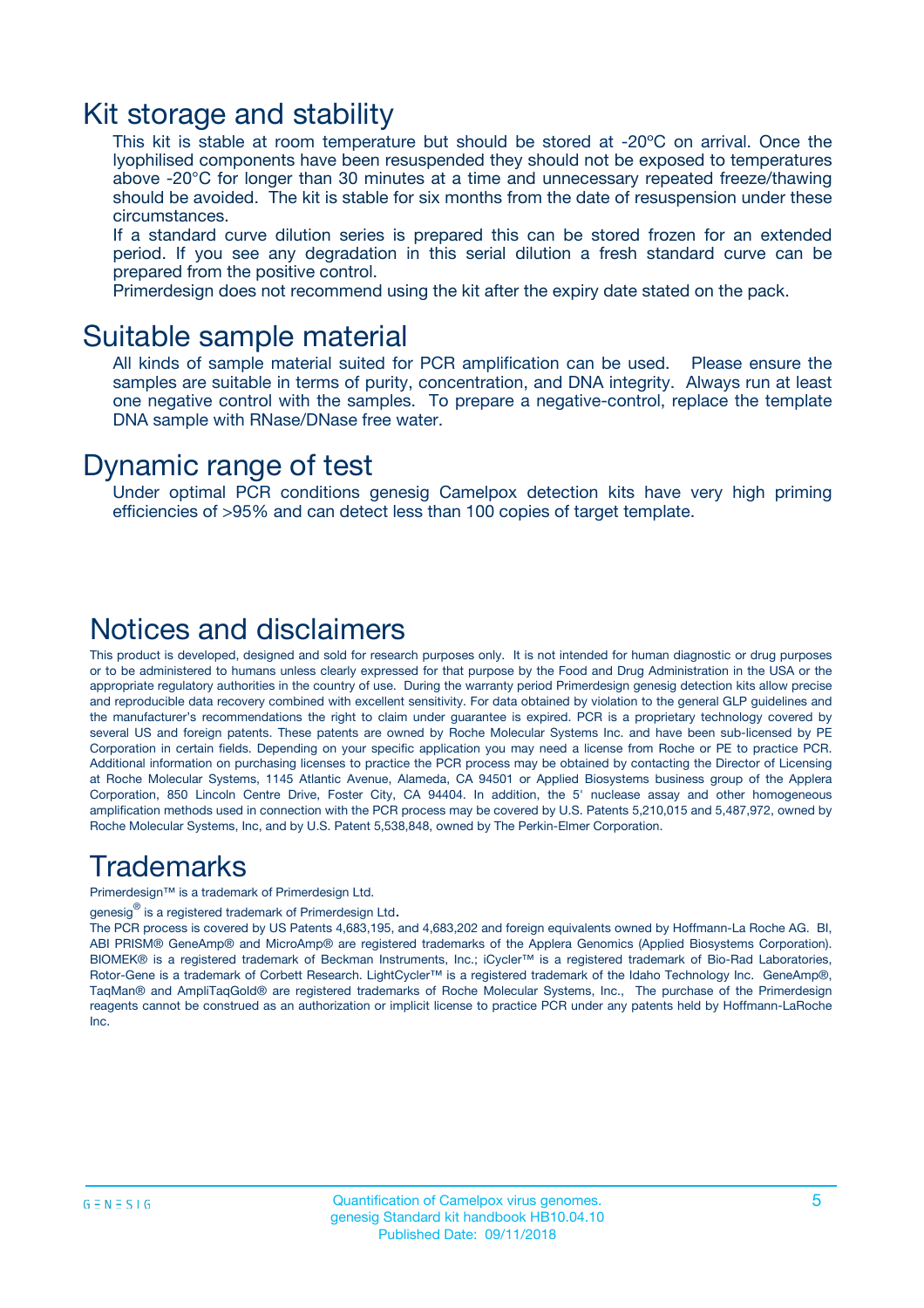### Principles of the test

#### **Real-time PCR**

A Camelpox specific primer and probe mix is provided and this can be detected through the FAM channel.

The primer and probe mix provided exploits the so-called TaqMan® principle. During PCR amplification, forward and reverse primers hybridize to the Camelpox DNA. A fluorogenic probe is included in the same reaction mixture which consists of a DNA probe labeled with a 5`-dye and a 3`-quencher. During PCR amplification, the probe is cleaved and the reporter dye and quencher are separated. The resulting increase in fluorescence can be detected on a range of qPCR platforms.

#### **Positive control**

For copy number determination and as a positive control for the PCR set up, the kit contains a positive control template. This can be used to generate a standard curve of Camelpox copy number / Cq value. Alternatively the positive control can be used at a single dilution where full quantitative analysis of the samples is not required. Each time the kit is used, at least one positive control reaction must be included in the run. A positive result indicates that the primers and probes for detecting the target Camelpox gene worked properly in that particular experimental scenario. If a negative result is obtained the test results are invalid and must be repeated. Care should be taken to ensure that the positive control does not contaminate any other kit component which would lead to false-positive results. This can be achieved by handling this component in a Post PCR environment. Care should also be taken to avoid cross-contamination of other samples when adding the positive control to the run. This can be avoided by sealing all other samples and negative controls before pipetting the positive control into the positive control well.

#### **Negative control**

To validate any positive findings a negative control reaction should be included every time the kit is used. For this reaction the RNase/DNase free water should be used instead of template. A negative result indicates that the reagents have not become contaminated while setting up the run.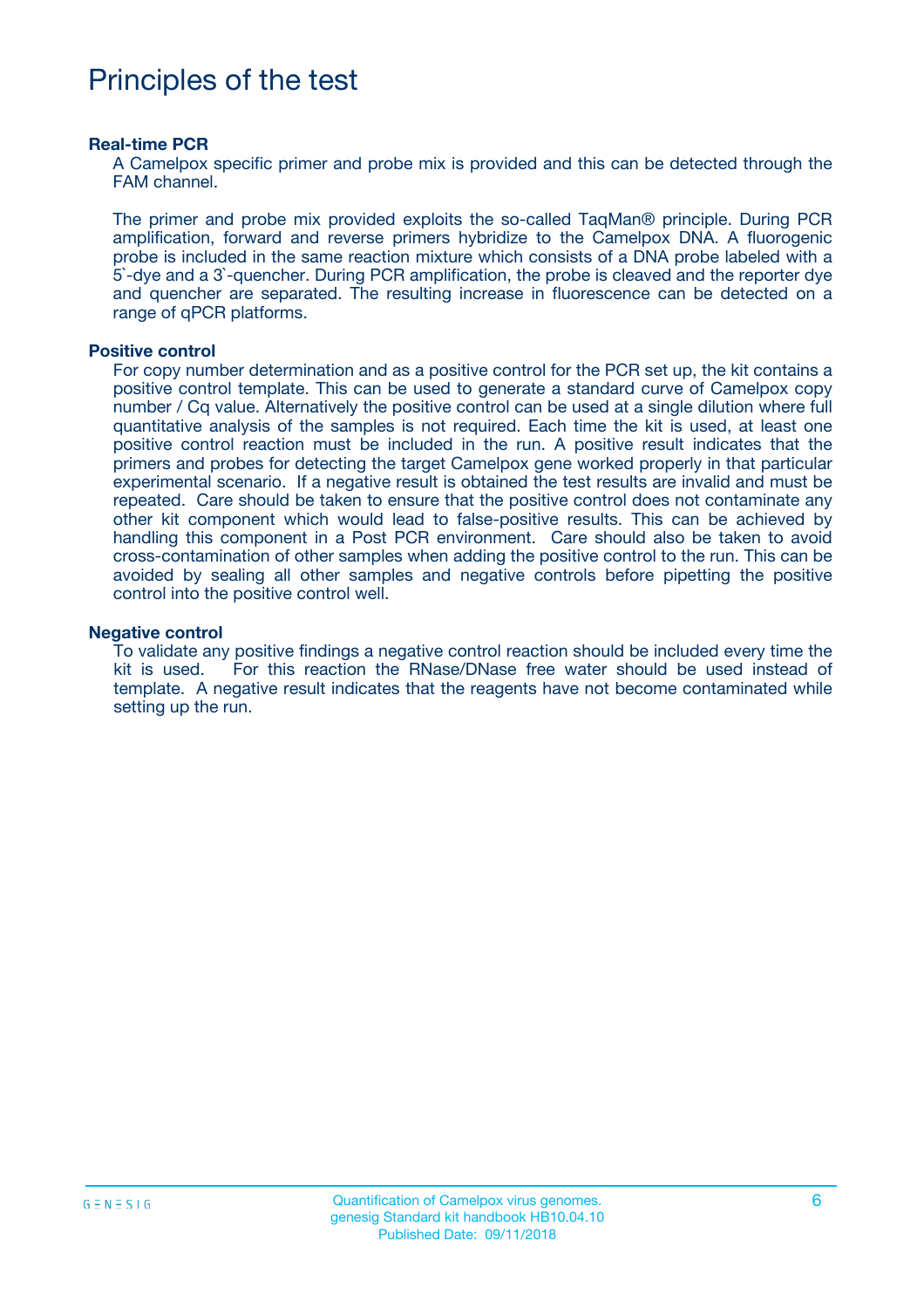### Resuspension protocol

To minimize the risk of contamination with foreign DNA, we recommend that all pipetting be performed in a PCR clean environment. Ideally this would be a designated PCR lab or PCR cabinet. Filter tips are recommended for all pipetting steps.

#### **1. Pulse-spin each tube in a centrifuge before opening.**

This will ensure lyophilised primer and probe mix is in the base of the tube and is not spilt upon opening the tube.

**2. Resuspend the kit components in the RNase/DNase free water supplied, according to the table below.**

To ensure complete resuspension, vortex each tube thoroughly.

| Component - resuspend in water    |        |
|-----------------------------------|--------|
| <b>Pre-PCR pack</b>               |        |
| Camelpox primer/probe mix (BROWN) | 165 µl |

#### **3. Resuspend the positive control template in the template preparation buffer supplied, according to the table below:**

To ensure complete resuspension, vortex the tube thoroughly.

| Component - resuspend in template preparation buffer |        |  |
|------------------------------------------------------|--------|--|
| <b>Post-PCR heat-sealed foil</b>                     |        |  |
| Camelpox Positive Control Template (RED) *           | 500 µl |  |

\* This component contains high copy number template and is a VERY significant contamination risk. It must be opened and handled in a separate laboratory environment, away from the other components.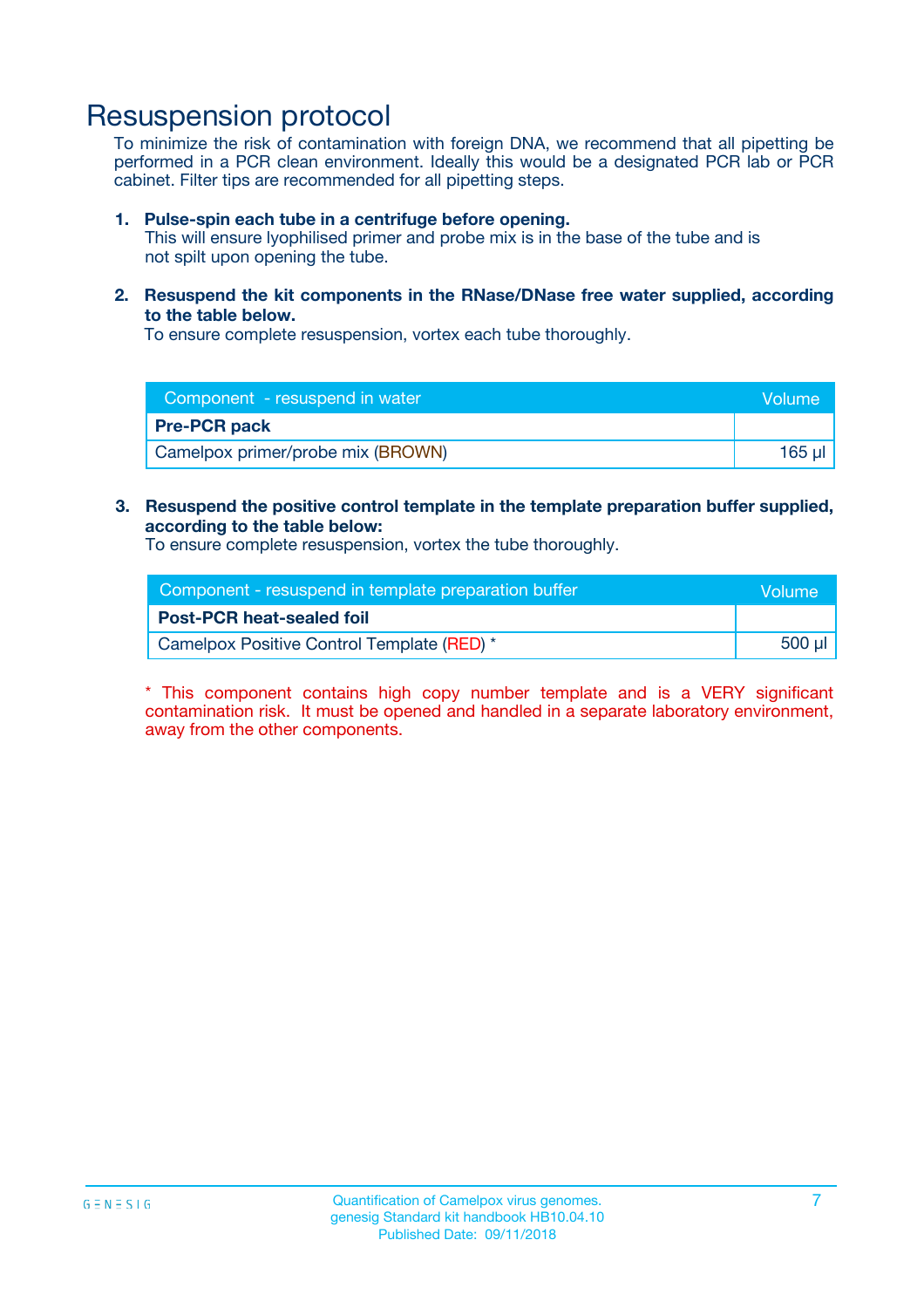# qPCR detection protocol

**1. For each DNA sample prepare a reaction mix according to the table below:** Include sufficient reactions for positive and negative controls.

| Component                                 | Volume           |
|-------------------------------------------|------------------|
| oasig or PrecisionPLUS 2X qPCR Master Mix | 10 $\mu$         |
| Camelpox primer/probe mix (BROWN)         | 1 $\mu$          |
| <b>RNase/DNase free water (WHITE)</b>     | $4 \mu$          |
| <b>Final Volume</b>                       | 15 <sub>ul</sub> |

- **2. Pipette 15µl of this mix into each well according to your qPCR experimental plate set up.**
- **3. Prepare DNA templates for each of your samples.**
- **4. Pipette 5µl of DNA template into each well, according to your experimental plate set up.**

For negative control wells use 5µl of RNase/DNase free water. The final volume in each well is 20µl.

**5. If a standard curve is included for quantitative analysis, prepare a reaction mix according to the table below:**

| Component                                 | Volume   |
|-------------------------------------------|----------|
| oasig or PrecisionPLUS 2X qPCR Master Mix | 10 µl    |
| Camelpox primer/probe mix (BROWN)         | 1 µI     |
| <b>RNase/DNase free water (WHITE)</b>     | $4 \mu$  |
| <b>Final Volume</b>                       | $15 \mu$ |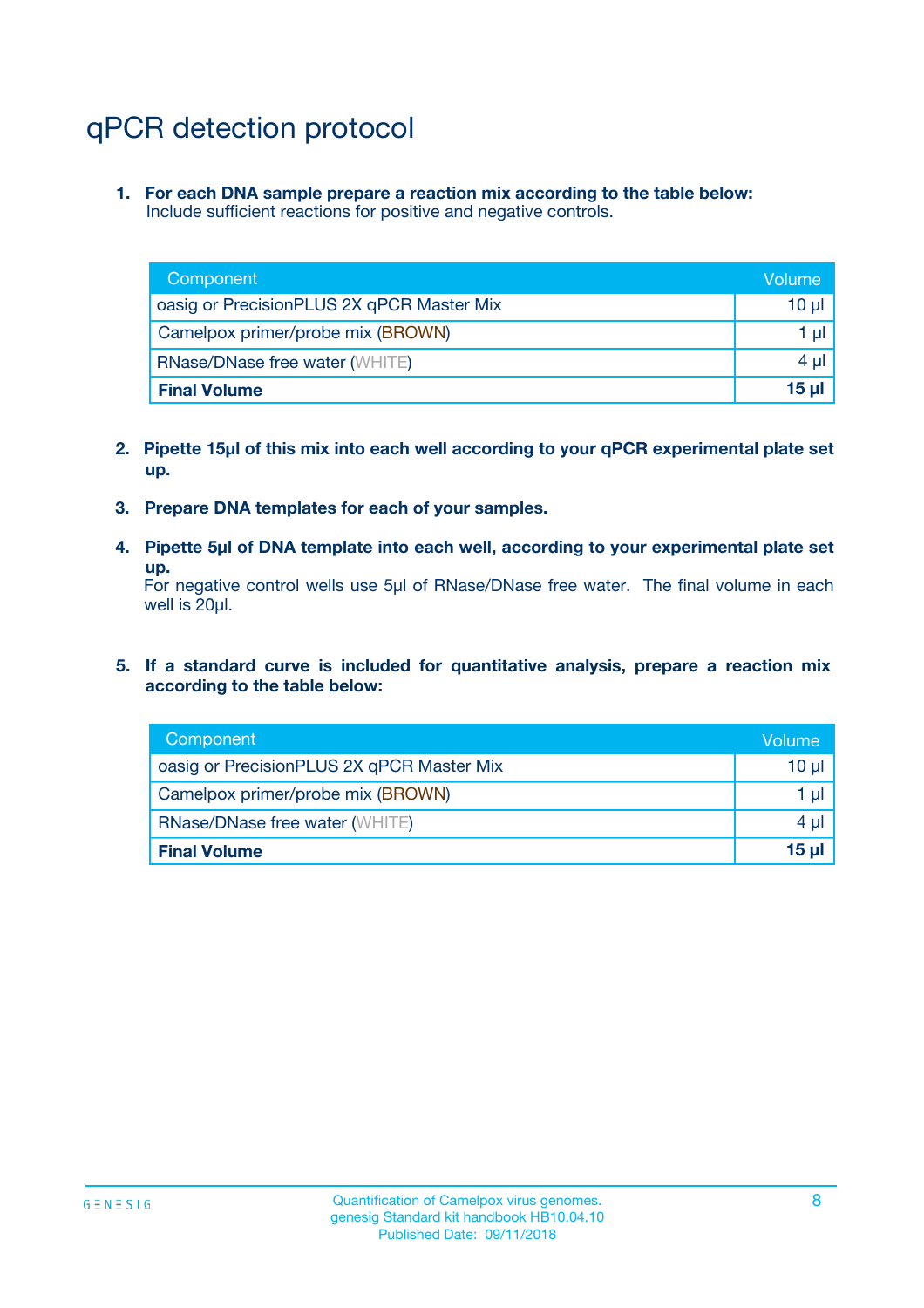#### **6. Preparation of a standard curve dilution series.**

- 1) Pipette 90µl of template preparation buffer into 5 tubes and label 2-6
- 2) Pipette 10µl of Positive Control Template (RED) into tube 2
- 3) Vortex thoroughly
- 4) Change pipette tip and pipette 10µl from tube 2 into tube 3
- 5) Vortex thoroughly

Repeat steps 4 and 5 to complete the dilution series

| <b>Standard Curve</b>         | <b>Copy Number</b>     |
|-------------------------------|------------------------|
| Tube 1 Positive control (RED) | $2 \times 10^5$ per µl |
| Tube 2                        | $2 \times 10^4$ per µl |
| Tube 3                        | $2 \times 10^3$ per µl |
| Tube 4                        | $2 \times 10^2$ per µl |
| Tube 5                        | 20 per µl              |
| Tube 6                        | 2 per ul               |

7. Pipette 5µl of standard template into each well for the standard curve according to your experimental plate set up.

The final volume in each well is 20µl.

# qPCR amplification protocol

Amplification conditions using oasig or PrecisionPLUS2X qPCR Master Mix.

|             | <b>Step</b>       | <b>Time</b>     | Temp    |
|-------------|-------------------|-----------------|---------|
|             | Enzyme activation | 2 min           | 95 °C   |
| Cycling x50 | Denaturation      | 10 <sub>s</sub> | 95 $°C$ |
|             | DATA COLLECTION * | 60 s            | 60 °C   |

\* Fluorogenic data should be collected during this step through the FAM channel